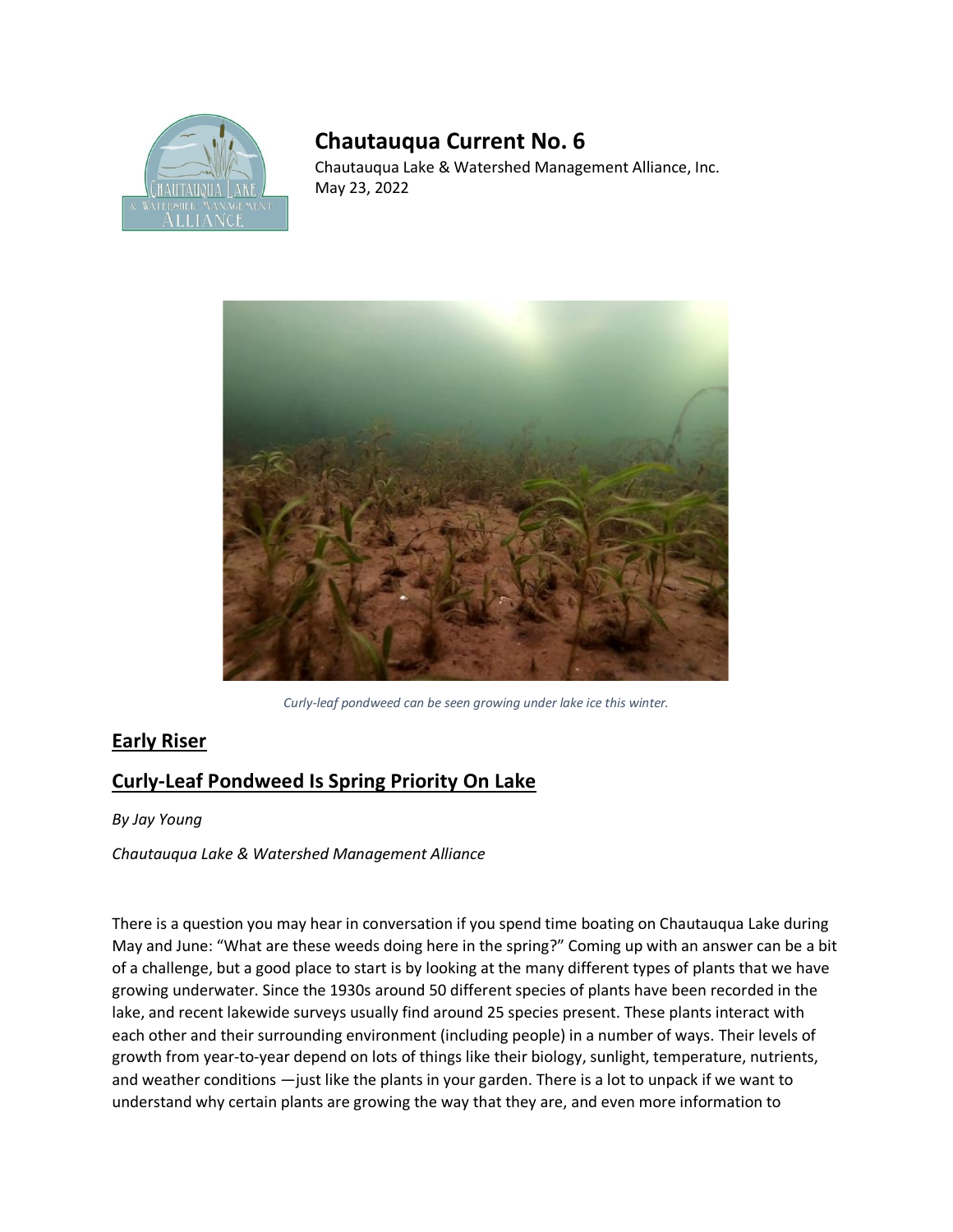consider if we want to try and manage them. While we have dozens of different plants all living together, and high levels of growth are possible for several, two invasive (non-native) species draw much of our attention. Chautauqua County's Macrophyte Management Strategy explains that, "Chautauqua Lake has two non-native macrophyte species, Eurasian watermilfoil and curly-leaf pondweed, that dominate the macrophyte community to the detriment of lake users." Learning a little bit more about the second of these two invasives—curly-leaf pondweed—can help us find some answers to the question we started with. For different reasons, this plant often gets an early start in the spring and is the target of some of our first in-lake work.

The plants in your vegetable garden grow at different rates during the year, meaning that you might have lettuce that is ready to eat before you have ripe tomatoes. The same is true for the underwater plants in the lake. Curly-leaf pondweed is out of bed, dressed and ready to go in the spring before most other plants have heard their alarm clocks go off. This invasive plant, which has wavy-edged green leaves that look like lasagna noodles, can grow to significant levels early in the spring and usually dies back around late June or early July. Growing up to 15 feet long at its peak, curly-leaf pondweed can thrive in conditions other plants find difficult, like murky water. It also has an advantage over some native species when it comes time to make more plants. Curly-leaf pondweed mainly reproduces by releasing what are called turions. The Adirondack Watershed Institute explains that "These vegetative winter buds, which resemble small pinecones, are an important reproductive agent for this plant. Studies have shown that lakes with curly-leaf pondweed beds may contain up to 1,600 turions in one square yard." Curly-leaf pondweed tends to produce turions in large numbers until the middle of summer, which settle in the lake bottom and begin growing the next year's crop during the fall. While some plant species may largely die back during snowy months, curly-leaf pondweed follows a different schedule that can give it an edge up on the competition come springtime. This schedule also means that the lake may see high levels of curly-leaf pondweed growth early in the spring and summer, and potentially large amounts of plant debris when the species begins to die off in June and July.

Different invasive species require different types of management depending on how well-established they are in an area. A common way to visualize this is called an invasion curve—which starts small and increases over time. The US Army Corps of Engineers says that "The invasion curve illustrates that prevention is the most efficient and least costly method of combating invasive species. As a non-native species becomes more established over time, the effort and associated costs of addressing it escalate exponentially." In the early part of the curve, after an invasive species is first introduced to a new area, management actions like rapid detection and removal are recommended. In our lake and the Chadakoin River, water chestnut is often the target of these types of removal programs where volunteers hit the water in kayaks to pull invasive plants by hand. For a species in the higher end of the invasion curve that is more widespread and well-established like curly-leaf pondweed (in the lake since at least 1937), different strategies are needed. Rather than trying to detect and remove individual plants, we prioritize local control and management in order to maintain the health and usability of the lake. These local control efforts have taken the form of targeted herbicide treatment and/or harvesting of curly-leaf pondweed in recent years. In 2021, during a three-week early season curly-leaf pondweed harvesting program, Chautauqua Lake Association crews harvested around 1,210 tons of plant material from May to June. Herbicide treatment was also performed at other priority areas by some towns and villages in coordination with the Chautauqua Lake Partnership in order to manage curly-leaf pondweed across 318 acres. This year's work plan is also expected to use both types of management, with CLA crews scheduled to begin harvesting for curly-leaf pondweed this week. Herbicide treatment targeting this